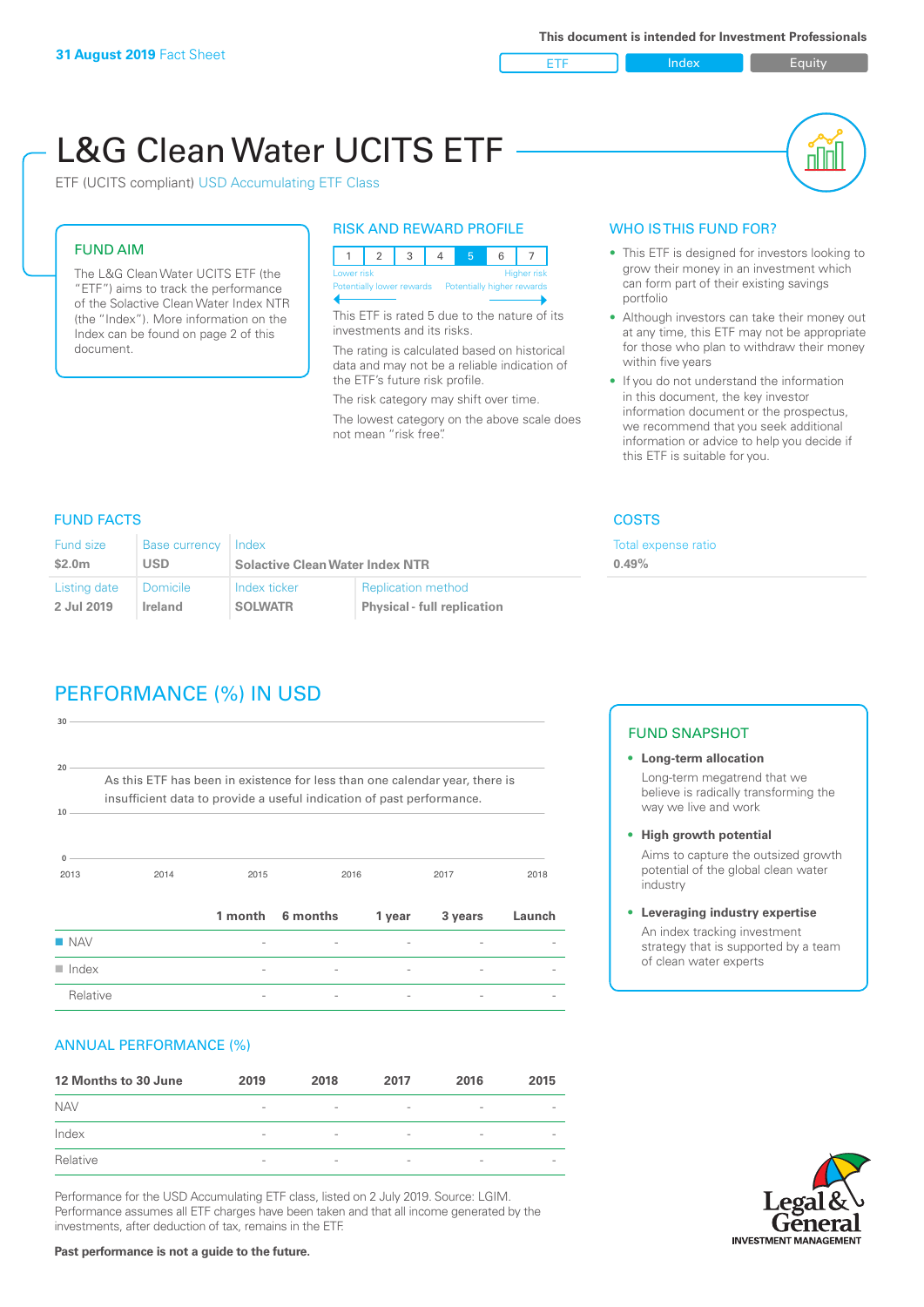ETF (UCITS compliant) USD Accumulating ETF Class

# INDEX BREAKDOWN

The breakdowns below relate to the Index. The ETF's portfolio may deviate from the below. All data source LGIM unless otherwise stated. Totals may not sum to 100% due to rounding.



#### SECTOR (%)

| $\blacksquare$ Industrials | 50.7 |
|----------------------------|------|
| ■ Utilities                | 26.9 |
| $\blacksquare$ Health Care | 99   |
| ■ Information Technology   | 7.8  |
| ■ Materials                | 27   |
| ■ Consumer Discretionary   | 2.0  |



| $\blacksquare$ GBP | 7.0 |
|--------------------|-----|
| HKD                | 6.0 |
| $\blacksquare$ JPY | 5.6 |
| CHF                | 2.3 |
| $\square$ SEK      | 2.0 |
| EUR                | 1.7 |
|                    |     |

■ Top 10 constituents 28.7% Rest of Index 71.3% No. of constituents in Index 44

# TOP 10 CONSTITUENTS (%)

| Idexx Laboratories               | 32  |
|----------------------------------|-----|
| ltron                            | 3.2 |
| Tetra Tech                       | 3.2 |
| <b>Advanced Drainage Systems</b> | 29  |
| Aqua America                     | 28  |
| American Water Works             | 28  |
| Sabesp                           | 27  |
| Ecolab                           | 27  |
| Evogua Water Technologies        | 26  |
| <b>Watts Water Technologies</b>  | 26  |
|                                  |     |

# INDEX DESCRIPTION

The Index aims to track the performance of a basket of stocks of companies that are actively engaged in the international clean water industry through the provision of technological, digital, engineering, utility and/or other services.

The Index is comprised of companies which are publically traded on various stock exchanges around the world that are either i) companies determined to have expertise in "Utilities" with a minimum Water Revenue Share of 90%, or ii) companies determined to have expertise in "Engineering" with a minimum Water Revenue Share of 50% or iii) companies determined to have expertise in "Technology" or "Digital" and a minimum Water Revenue Share of 5%. A company is only eligible for inclusion in the index if (1) it is of sufficient size (determined by reference to the total market value of the proportion of its shares that are publically traded) and (2) it is sufficiently "liquid" (a measure of how actively its shares are traded on a daily basis). Moreover, the Index excludes companies: (a) engaged in pure coal mining; (b) involved in the production of controversial weapons; or (c) that, for a continuous period of three years, have been classified as being in breach of at least one of the UN Global Compact principles, which is a set of globally accepted standards on human rights, labour, environment and corruption.

The universe of companies out of which the Index selection is made is refreshed annually in March. However, the Index is reconstituted semi-annually in March and September in accordance with the full selection criteria and all companies are equally weighted within the Index. On a monthly basis, the weight of each company is assessed and, if any of them exceed 15% of the index, the weights of all companies are adjusted so that they are again equally weighted within the Index.

# INVESTMENT MANAGER

GO ETF Solutions LLP is the investment manager for each of the exchange traded funds (ETFs) issued by Legal & General UCITS ETF Plc and is responsible for the day-to-day investment management decisions for this ETF. The team is highly experienced with respect to all aspects relating to the management of an ETF portfolio, including collateral management, OTC swap trading, adherence to UCITS regulations and counterparty exposure and monitoring.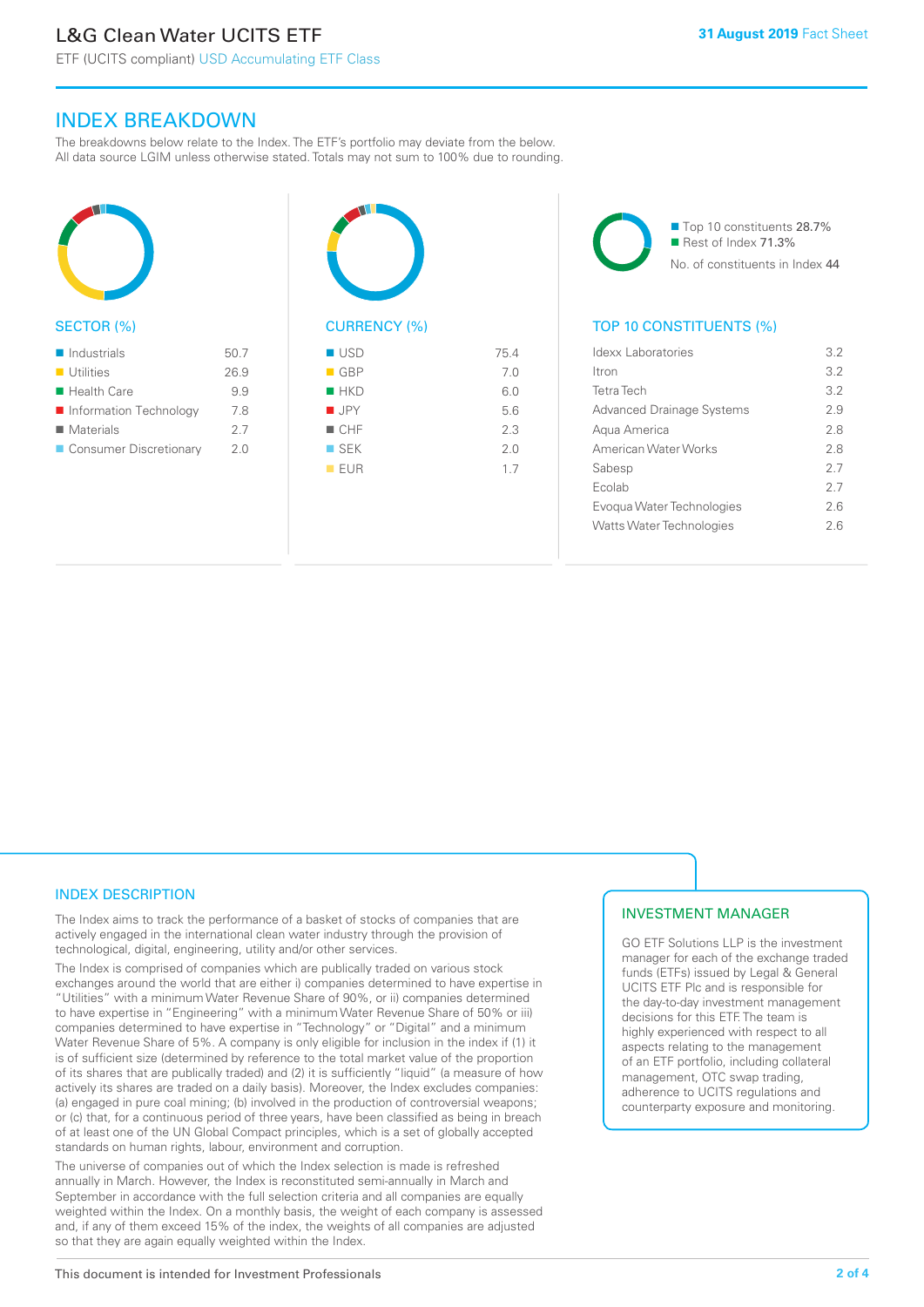# L&G Clean Water UCITS ETF

ETF (UCITS compliant) USD Accumulating ETF Class

#### KEY RISKS

- The value of an investment and any income taken from it is not guaranteed and can go down as well as up. You may not get back the amount you originally invested.
- The Fund is subject to the risks associated with technology-focused companies that are particularly vulnerable to rapid developments in technology (which may leave their products out-of-date), government regulation and competition from domestic and foreign competitors who may have lower production costs. Such companies may also have difficu ties establishing and maintaining patents, copyrights, trademarks and trade secrets relating to their products which could negatively affect their value.
- As the Index includes micro, small and medium-sized publicly traded companies, the Fund is subject to the risk that such companies may be more vulnerable to adverse business or economic events and greater and more unpredictable price changes than larger companies or the stock market as a whole.
- Third party service providers (such as counterparties entering into FDIs with the Fund or the Company's depositary) may go bankrupt and fail to pay money due to the Fund or return property belonging to the Fund.
- If the Index provider stops calculating the Index or if the Fund's license to track the Index is terminated, the Fund may have to be closed.
- It may not always be possible to buy and sell Shares on a stock exchange or at prices closely reflec ing the NAV.

For more information, please refer to the key investor information document on our website ぴ

#### TRADING INFORMATION

| <b>Exchange</b>           | <b>Currency ISIN</b> |                                   | <b>SEDOL</b> | <b>Ticker Bloomberg</b> |
|---------------------------|----------------------|-----------------------------------|--------------|-------------------------|
| London Stock Exchange GBP |                      | IE00BK5BC891 BKF3DC6 GLGG GLGG LN |              |                         |
| London Stock Exchange USD |                      | IE00BK5BC891 BKF3DB5 GLUG GLUG LN |              |                         |

The currency shown is the trading currency of the listing.



#### SPOTLIGHT ON LEGAL & GENERAL INVESTMENT MANAGEMENT

We are one of Europe's largest asset managers and a major global investor, with assets under management of £1,134.5 billion (as at 30 June 2019). We work with a wide range of global clients, including pension schemes, sovereign wealth funds, fund distributors and retail investors.

The AUM disclosed aggregates the assets managed by LGIM in the UK, LGIMA in the US and LGIM Asia in Hong Kong. The AUM includes the value of securities and derivatives positions.

#### COUNTRY REGISTRATION



# TO FIND OUT MORE



#### **Index Disclaimer**

The ETF is not sponsored, promoted, sold or supported by Solactive AG. Nor does Solactive AG offer any express or implicit guarantee or assurance either with regard to the results of using the Index and/or Index trade mark or the Index price, at any time or in any other respect.

The Index is calculated and published by Solactive AG. Solactive AG uses its best efforts to ensure that the Index is calculated correctly. Irrespective of its obligations towards the Company, Solactive AG has no obligation to point out errors in the Index to third parties including, but not limited to, investors and/or financial intermediaries of the ETF. Solactive AG does not guarantee the accuracy and/or the completeness of the Index or any related data, and shall not have any liability for any errors, omissions or interruptions therein.

Neither publication of the Index by Solactive AG, nor the licensing of the Index or Index trade mark, for the purpose of use in connection with the ETF, constitutes a recommendation by Solactive AG to invest capital in said ETF nor does it, in any way, represent an assurance or opinion of Solactive AG with regard to any investment in this ETF. In no event shall Solactive AG have any liability for any lost profits or indirect, punitive, special or consequential damages or losses, even if notified of the possibility thereof.